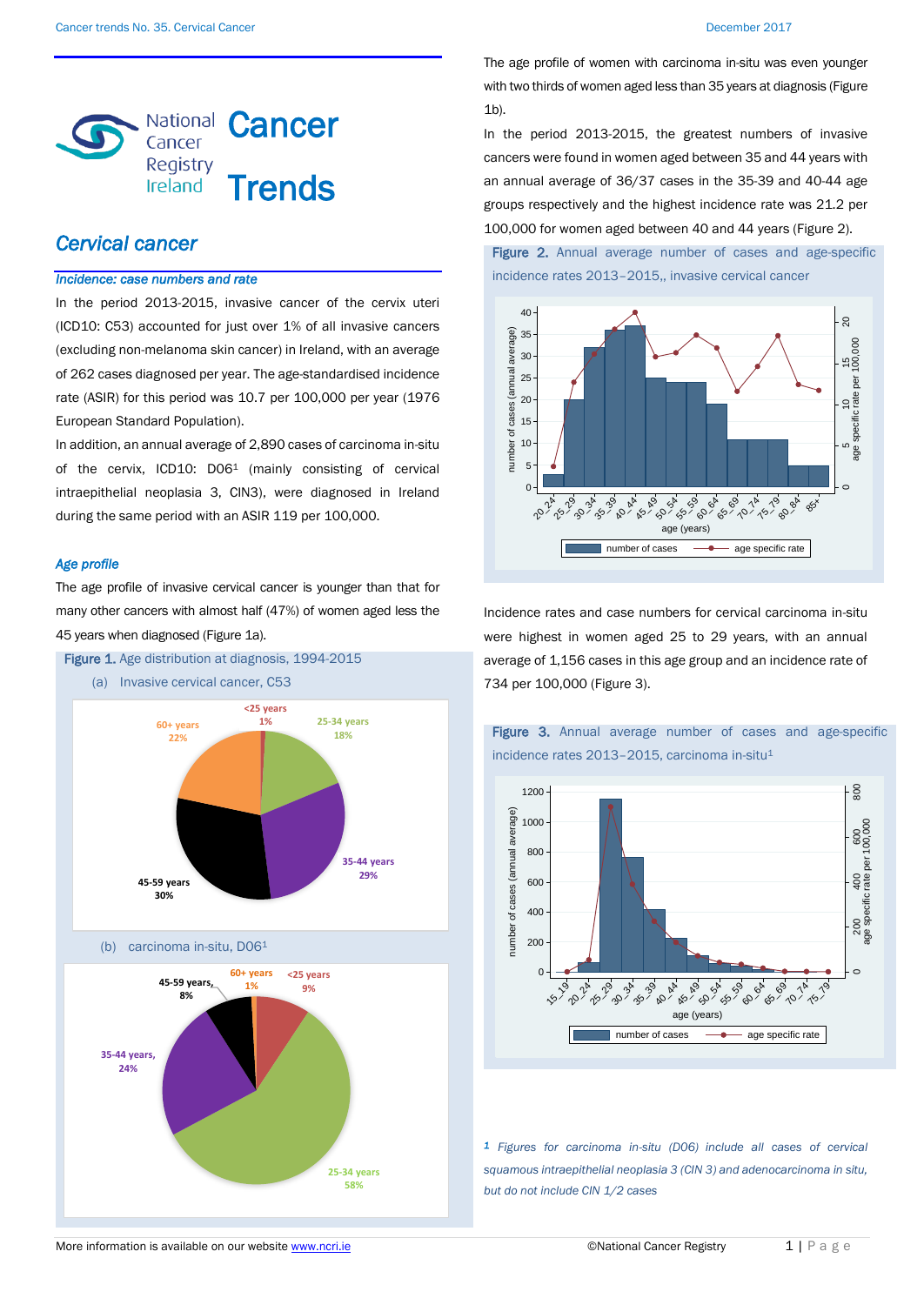### *Time trends in incidence*

Following an initial but non-significant decline in incidence after 1994, there was a significant increase in incidence of invasive cancers in the period 1999-2010 with an annual percentage change (APC) of + 3.9% (95%CI: 1.6%, 6.3%) [1] (Figure 4). There was a significant downward trend, -6.9% (95%CI: -12.4%, -1.2%), in more recent years, 2010-2015, suggesting that the national screening programme, initiated in late 2008 is having an effect on incidence [2].



# Figure 4. Age-standardised incidence rates, invasive cervical cancer, 1994-2015

Incidence of carcinoma in-situ increased at a steady rate of 3.0% (95%CI: 1.1%, 4.9%) per year from 1994 to 2005 and at a faster rate of 8.4% between 2005 and 2008 (Figure 5). This is probably due to increased opportunistic screening over these periods and the influence of a pilot screening programme which commenced in the mid-west region (Clare, Limerick and Tipperary North) in 2001. The national screening programme was consequently rolled out across the whole country in late 2008 and incidence rates subsequently rose considerably, with an APC of 15.8% (95%CI: - 2.5, 37.5) between 2008 and 2011. The rates appear to have declined somewhat in more recent years, but further data is required to estimate the longer term trends.



Figure 5. Fitted age-standardised incidence rates, in-situ cervical

cancer, 1994-2015

### *Incidence rates by histological types, invasive cervical cancer*

Over the entire period, 1994-2015, the proportion of invasive cervical cancers which were classified as squamous cell carcinoma was 77%, while adenocarcinoma made up 16% of these cancers. The remaining 8% consisted of other histological subtypes.



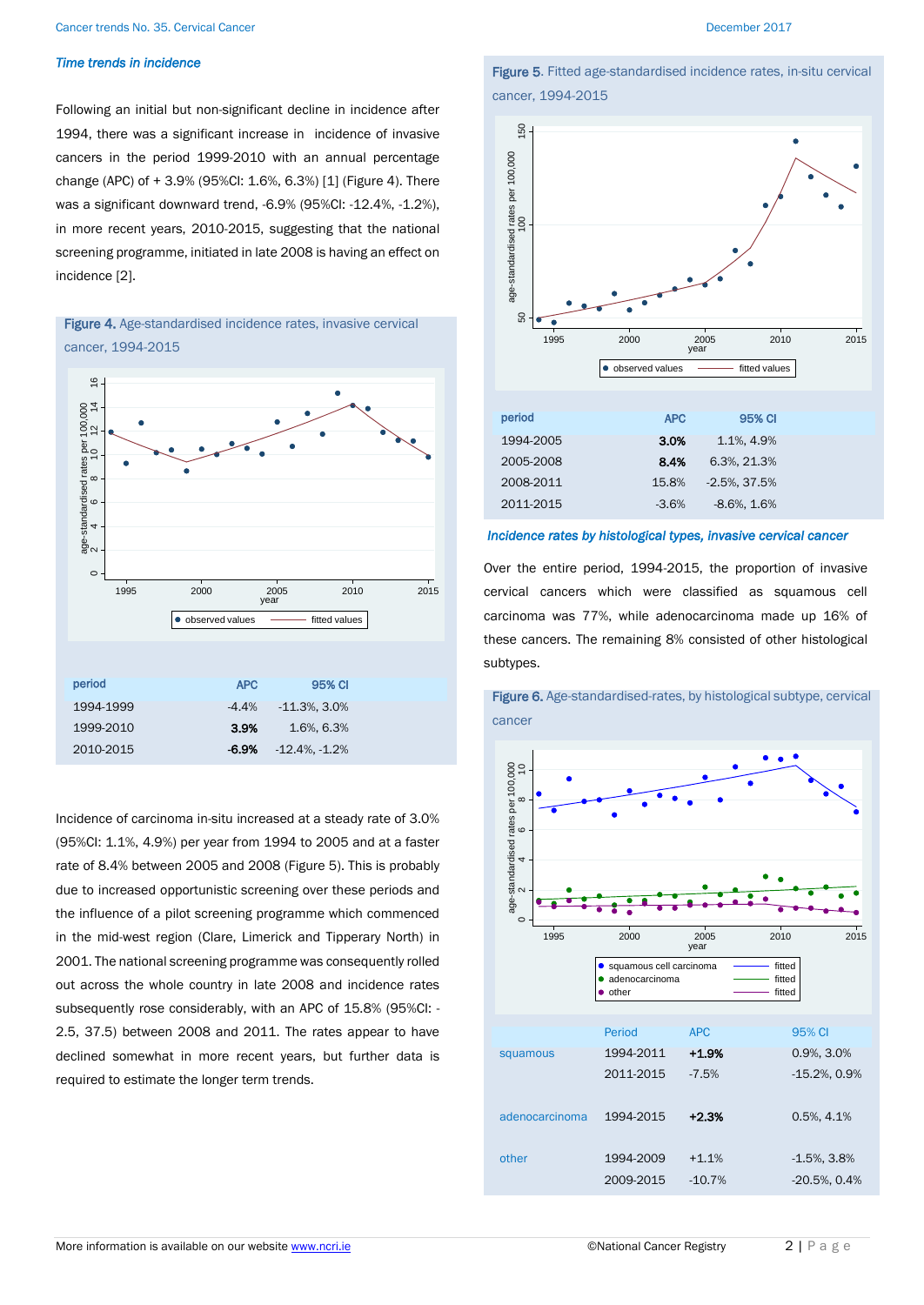Age-standardised rates of squamous cell cervical cancer rose by an average of 1.9% (95%CI: 0.9%, 3.0%) per year in the period 1994-2010 and then dropped/stabilised from 2011 (Figure 6).

However, adenocarcinoma rates continued to rise over the whole period 1994-2015 by 2.3% per year (95%CI: 0.5%, 4.1%). Cytology screening is not as effective for adenocarcinoma of the cervix as it is for squamous cell carcinoma and rising rates for this type of cervical cancer may be linked to an increase in underlying risk factors in the population, e.g. prevalence of human papillomavirus high risk type 18.

### *Stage at diagnosis*

The stage distribution of cervical cancer has remained reasonably stable over time (Figure 7). It is expected that the introduction of screening would correspond to an increase in early stage cancer. The percentage of stage I cancers increased from 41% in 1994- 1998 to 47% in the period 2009-2013. There is an improvement in the staging information, as the proportion of cancers with stage unknown, decreased from 16% in 1994-1998 to 8% 2009-2013.





For women with squamous cell carcinoma (Figure 8a), less than a third (31%) of those who presented symptomatically had stage I cervical cancer, while 83% of those who presented through screening had a stage I tumour.

We see a similar effect for women with adenocarcinoma (Figure 8b). Nearly half (48%) of those presenting symptomatically had a stage I tumour, while 83% of those presenting through screening had a stage I tumour.

Figure 8. Stage distribution of invasive cervical cancer by method of presentation, 1994-2015







### *Social class and incidence*

Patients were assigned to an area–based deprivation category derived from census variables [3]. The most deprived areas had very clearly the highest burden of invasive cervical cancer incidence (> the 20% of cases expected from the general population distribution), and this has remained constant over time (Figure 9). There was relatively little variation in the relative proportions of cases across the other four deprivation categories but a slight increase with deprivation was observed. It remains to be seen whether further screening and the HPV vaccine will have any impact on the socio-economic distribution of cases.

Figure 9. Percentage of cervical cancer cases by deprivation class (population quintiles).

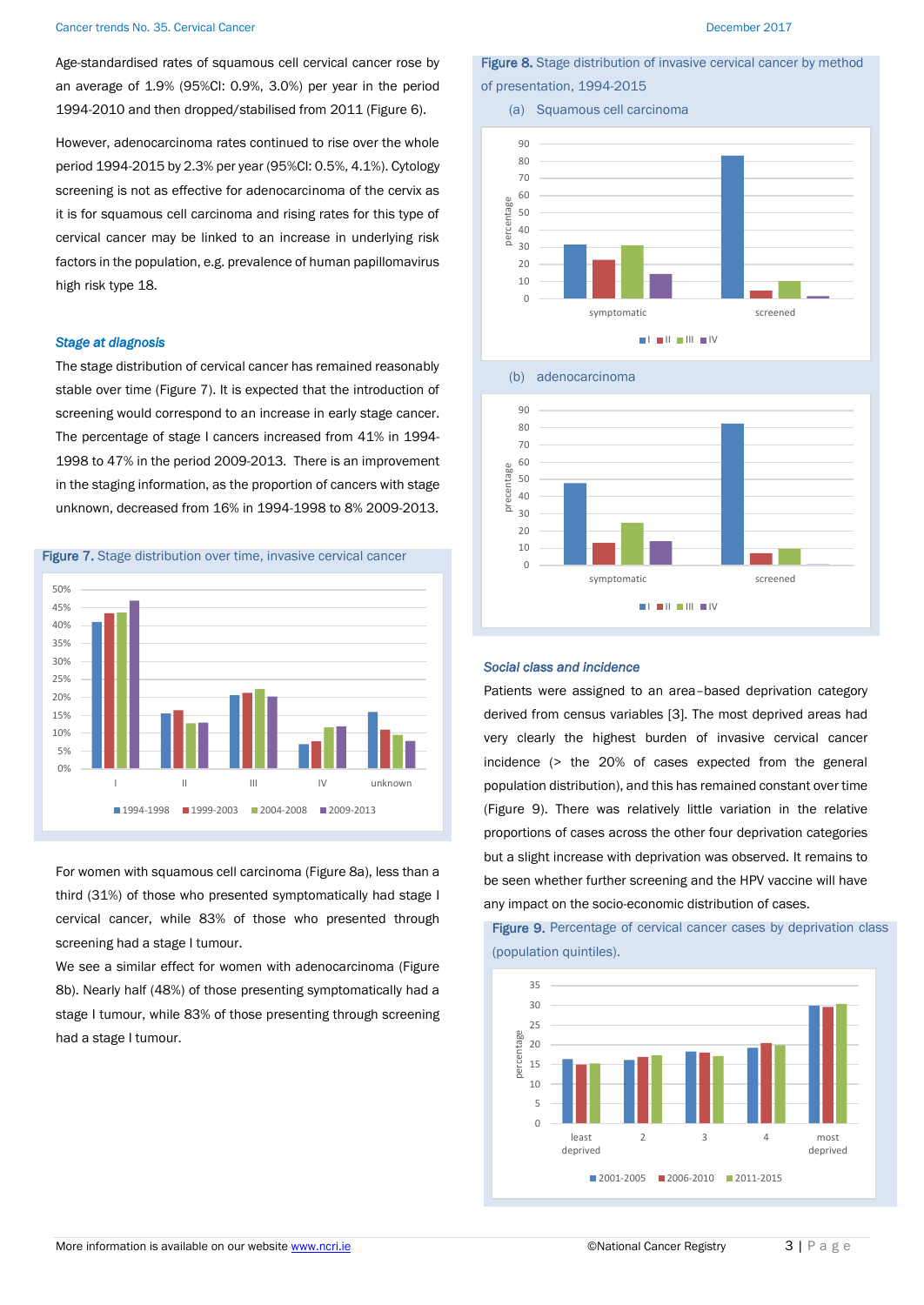### *Treatment*

In the fifteen year period from 2001 to 2015 inclusive, 63% of women had surgery (ranging from 60% in 2001-2005 to 65% in 2011-2015) (Figure 10). These figures include conization (cone biopsy), but do not include women who had other types of biopsy with no further surgery; however, for smaller lesions the biopsy procedure can remove the tumour, completely eliminating the need for further surgery.

Chemotherapy was administered to 40% of patients overall, with a slight decline over time from 43% in 2001-2005 to 38% in 2011- 2015. The proportion receiving radiotherapy also decreased slightly, from 57% in 2001-2005 to 54% in 2011-2015. Very few women (approximately 5%) had no tumour-directed treatment.

Figure 10. Percentage of patients receiving treatment for cervical cancer, during the 15 year period 2001-2015.



### *Mortality*

Mortality rates for cervical cancer increased significantly in Ireland from 1950 to the late 1960s but have been in fairly constant decline since 1969, with an annual percentage change of -0.6% per year (95%CI: -0.9%, -0.2%) (Figure 11).

# Figure 11. Age-standardised mortality rates (world) for cervical cancer, Ireland, 1950 – 2013 [4].



Comparing Ireland to other countries in Europe, we see that the decreasing trend was steeper in other countries, though some (e.g. Denmark, Hungary and Poland) had much higher rates initially (Figure 12) [4]. Recent mortality rates in Hungary and Poland are higher than those in other countries, including Ireland, where current rates are all fairly similar at approximately 2 deaths per 100,000 per year.

# Figure 12. Mortality trends, cervical cancer for selected European countries [4]

## Mortality from Cervical cancer Age-standardised rate (World), all ages



## *Survival*

Net survival for cervical cancer at five years was 56% in the period 1994-1998, 62% in the period 1999-2003, 58% in 2004-2008 and 61% in 2009-2013, showing relatively stable survival trends over time (Figure 13).



Figure 13. Five-year net survival for cervical cancer, comparing four diagnosis periods from 1994 to 2013